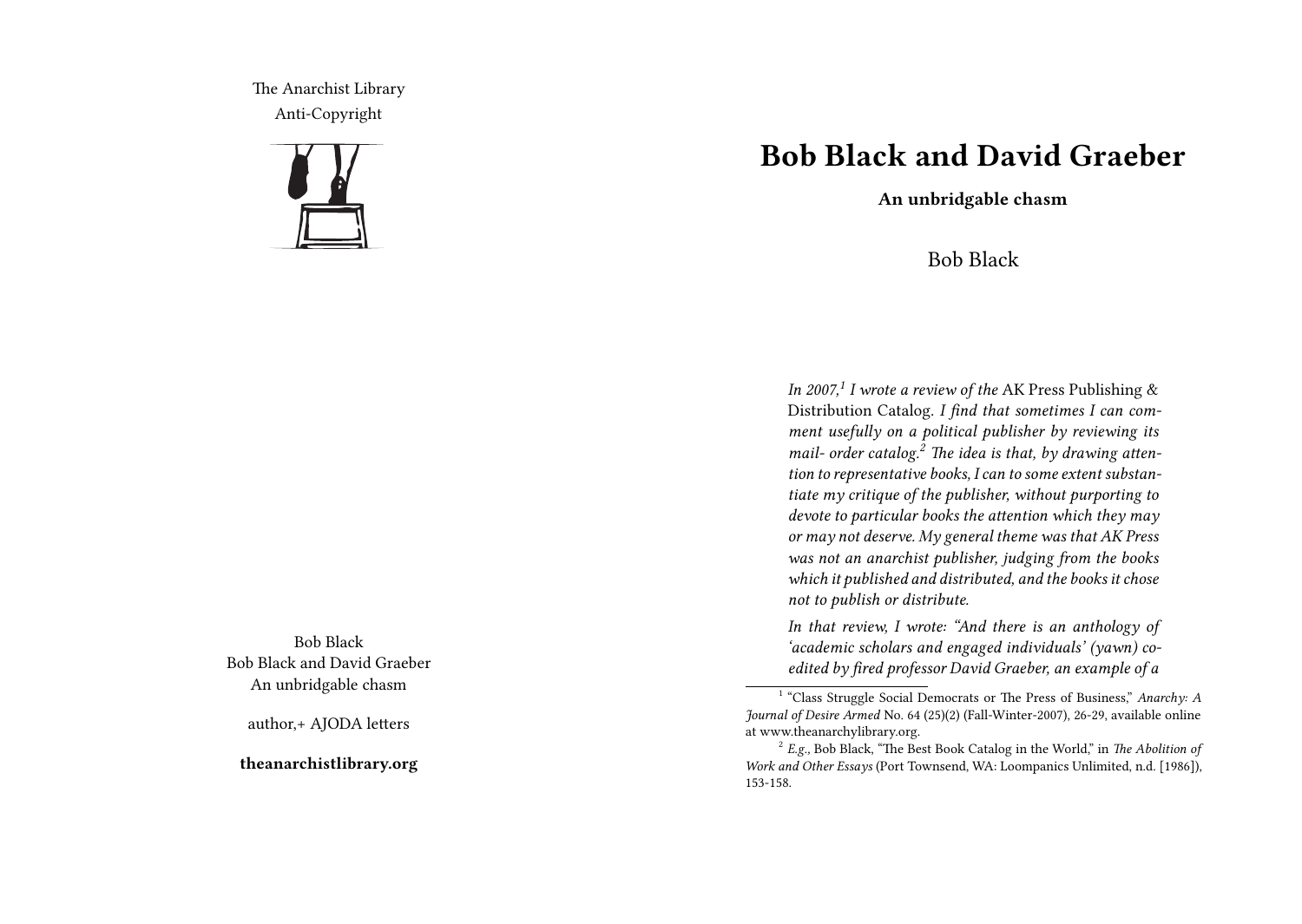*familiar figure on the AK scene: a social democrat who calls himself an anarchist. But anyway this is not an anarchist book." I then knew nothing about Graeber except that he was a college professor fired by Yale for political reasons. I was not aware that he had written, to and for leftists*, "*The New Anarchisms," which was an attempt to persuade leftists that anarchists were comrades too – and might be usefully used – even if they get a little wild sometimes.<sup>3</sup> I could not then anticipate the Occupy movement or Graeber's claim of pre-eminence in it.<sup>4</sup>*

*The once and future Professor, under a pseudonym, published a letter of rebuttal in* AJODA. *I published a surrebuttal there, which follows.*

Is it possible, for 12 paragraphs, to rebut a critique without contradicting anything it says? Or to denounce my writing for lacking any political content whatsoever, in a letter lacking any political content whatsoever? "W.T." – AK Press shill David Graeber (he is a Professor again, in England) – must think so. (I assume it's Graeber, since he claims to be insulted and he's the only one I named, but if one of his co-editors wants to take rap, that's okay with me.<sup>5</sup>) Using a pseudonym while including identifying information is like closing your eyes so [that] no one can see you.

For Graeber, "it's not clear Black actually has a vision." Certainly the Professor's vision is clearer than mine, since he can see things that aren't even there.

His occult third eye discerns that my critique of AK Press/Distribution refers to him as a social democrat who calls violently sup-

<sup>3</sup> David Graeber, "The New Anarchists," *New Left Review* 13 (Jan.Feb. 2002): 61-73, available online at http://newleftreview.org/II/13/david-graeber-the-newanarchists.

<sup>4</sup> David Graeber, *The Democracy Project: A History, a Crisis, a Movement* (New York: Spiegel & Grau, 2013).

<sup>&</sup>lt;sup>5</sup> I contacted one of the other co-editors, someone associated with Autonomedia. She knew nothing about the letter.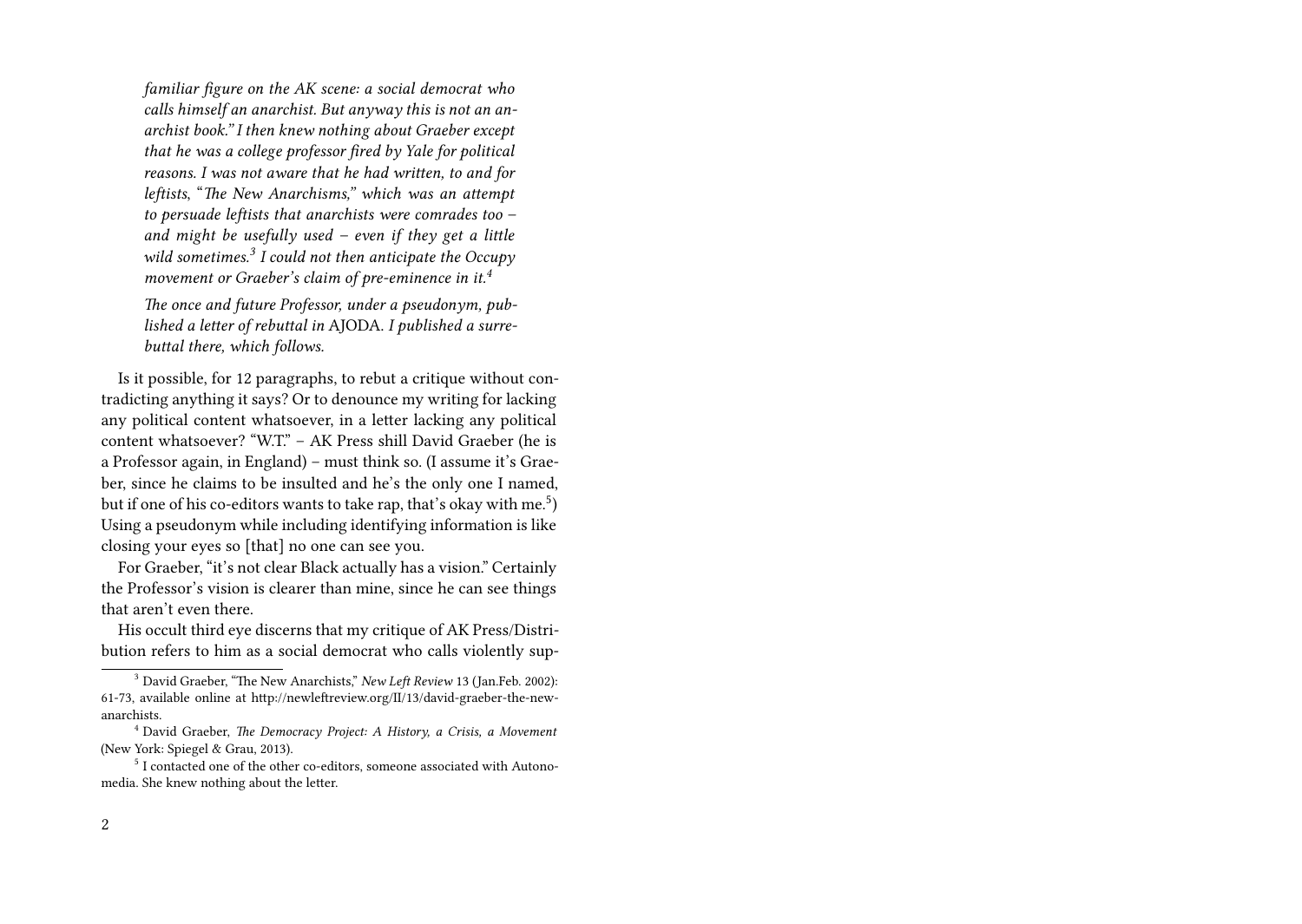I have long deplored the poor quality of my opponents. Is Professor Graeber, perhaps, a worthy opponent? Not on this showing, but, let him send me review copies of his books. I will be happy to crush and demolish him. Indeed, I've made a good start on that.

pressed the party." I wish I'd said that! It sings. But to all the rest of us, I appear to have written, "a social democrat who calls himself an anarchist." "(And no one noticed this?") No, Professor, because there was nothing to notice.<sup>6</sup>

I am so far gone that even "successfully copying five words from a catalogue" – a catalogue? – "is beyond Black's mental capabilities." Graeber is so far gone as to suppose that I was allowed to write for the AK Press catalogue. Even successfully copying eight words from a magazine, *AJODA*, is beyond Graeber's mental capabilities."

In the subsequent (2008) AK catalogue, the Professor opines that "anarchy and democracy are – or should be – largely identical." That's *exactly* what I meant by "a social democrat who calls himself an anarchist." Despite what this limousine leftist asserts, I do argue about politics, because, if this claim of his about anarchy is politics, then my arguments against democracy as anarchy must also be about politics.

Graeber doesn't deny it. He doesn't deny anything. He just changes the subject from the political (AK Press to the personal (me). I am accused of "egopornography" for a review in which I never mention myself or any personal issues I might have with AK, by someone with a personal, pecuniary interest in his publisher AK, and whose biggest gripe is that I insulted him personally.<sup>7</sup> Who's the egocentrist here?

More broadly, I am accused of enjoying my writing. As do, as he admits, my many readers. George Orwell, accused of the same offense, wrote a rejoinder which speaks for all of us who write well: "I Write as I Please." My writing is not a duty, or a sacrifice, or

 $6$  The *AJODA* editors explained (p. 76) that several sentences got transposed in the online version of the letter, but that was corrected within 24 hours. As they add, it should have been obvious to "WT" that there had been some such error (which does not appear in the magazine version).

<sup>&</sup>lt;sup>7</sup> There was, of course, no such personal insult, since the name David Graeber meant nothing to me. But I am pleased to supply the personal insults now.